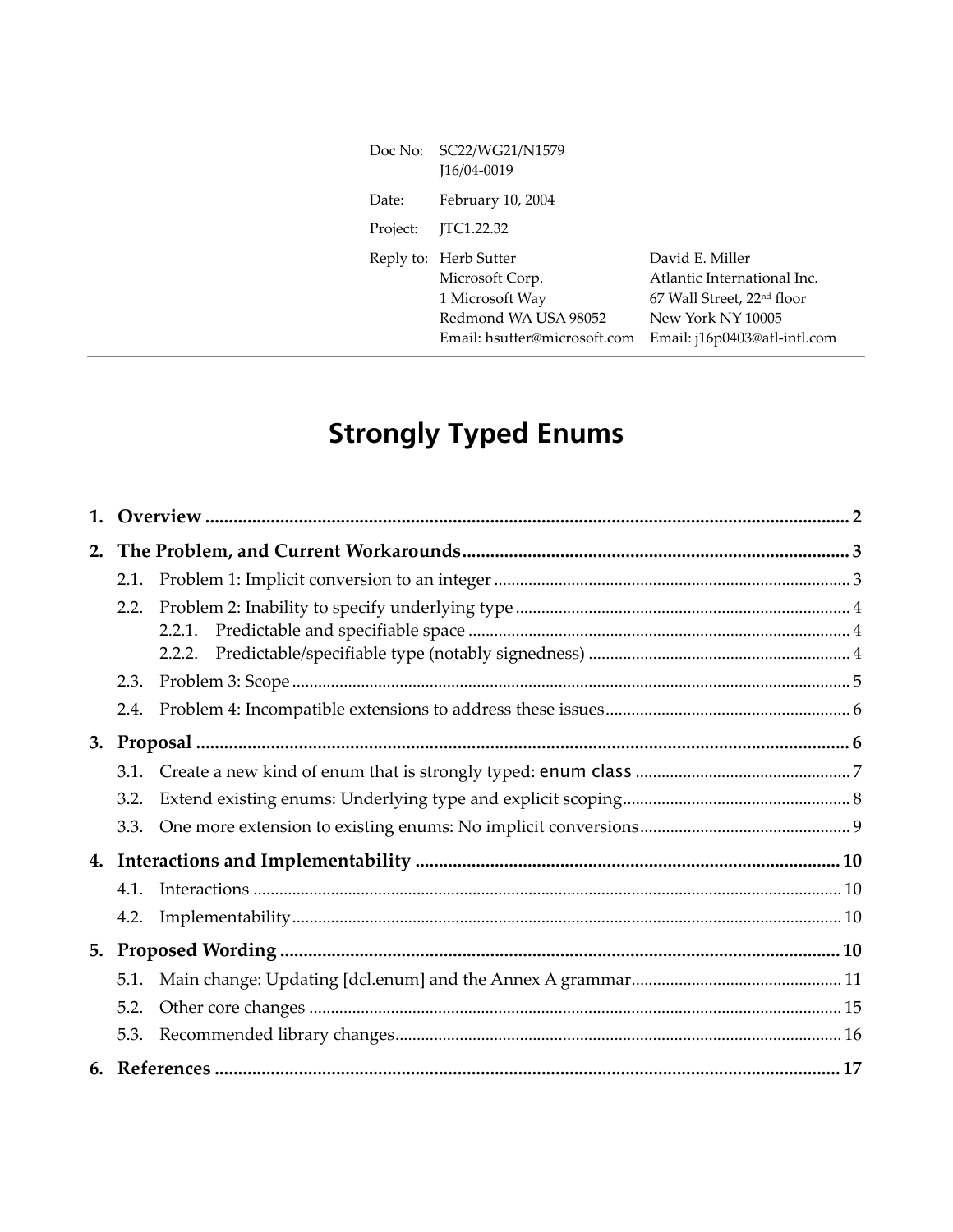### **1. Overview**

*ìC enumerations constitute a curiously half-baked concept.î* 

 $-$  [Stroustrup94], p. 253

C++ [C++03] currently provides only incremental improvements over C [C99] enums. Major safety and security problems remain, notably in the areas of type safety, unintended errors, code clarity, and code portability. Worse, in practice these problems typically manifest as *silent* behavioral changes when programs are compiled using different compilers, including different versions of the same compiler. The results from such silent safety holes can be catastrophic, particularly in life-critical software, and we should therefore close as many as we can.

Todayís workarounds boil down to not using enums, or at least never exposing them directly. Some of the workarounds require heroic efforts on the part of library authors and/or users to provide what should be a basic and safe feature.

This paper proposes extensions to enums that will reduce the likelihood of undetected errors while enabling code to be written more clearly and portably. The proposed changes are pure extensions to ISO C++ that will not affect the meaning of existing programs.

This paper is a revision of [Miller03] incorporating direction from the Evolution Working Group at the October 2003 WG21 meeting. In particular, the EWG direction was that the proposal should be revised to:

- focus on three specific problems with C++ enums (their implicit conversion to integer, the inability to specify the underlying type, and the absence of strong scoping);
- come up with a different syntax than originally proposed;
- provide a distinct new enum type having all the features that are considered desirable; and
- provide pure backward-compatible extensions for existing enums with a subset of those features (e.g., the ability to specify the underlying type).

The proposed syntax and wording for the distinct new enum type is based on the C++/CLI [C++/CLI-WD1.1] draft syntax for this feature. The proposed syntax for extensions to existing enums is designed for similarity.

This proposal falls into the following categories:

- Improve support for library building and security, by providing better type safety without manual workarounds.
- Make C++ easier to teach and learn, by removing common stumbling blocks that trip new programmers.
- Improve support for systems programming, particularly for programmers targeting platforms such as [CLI] that already provide native support for strongly typed enums.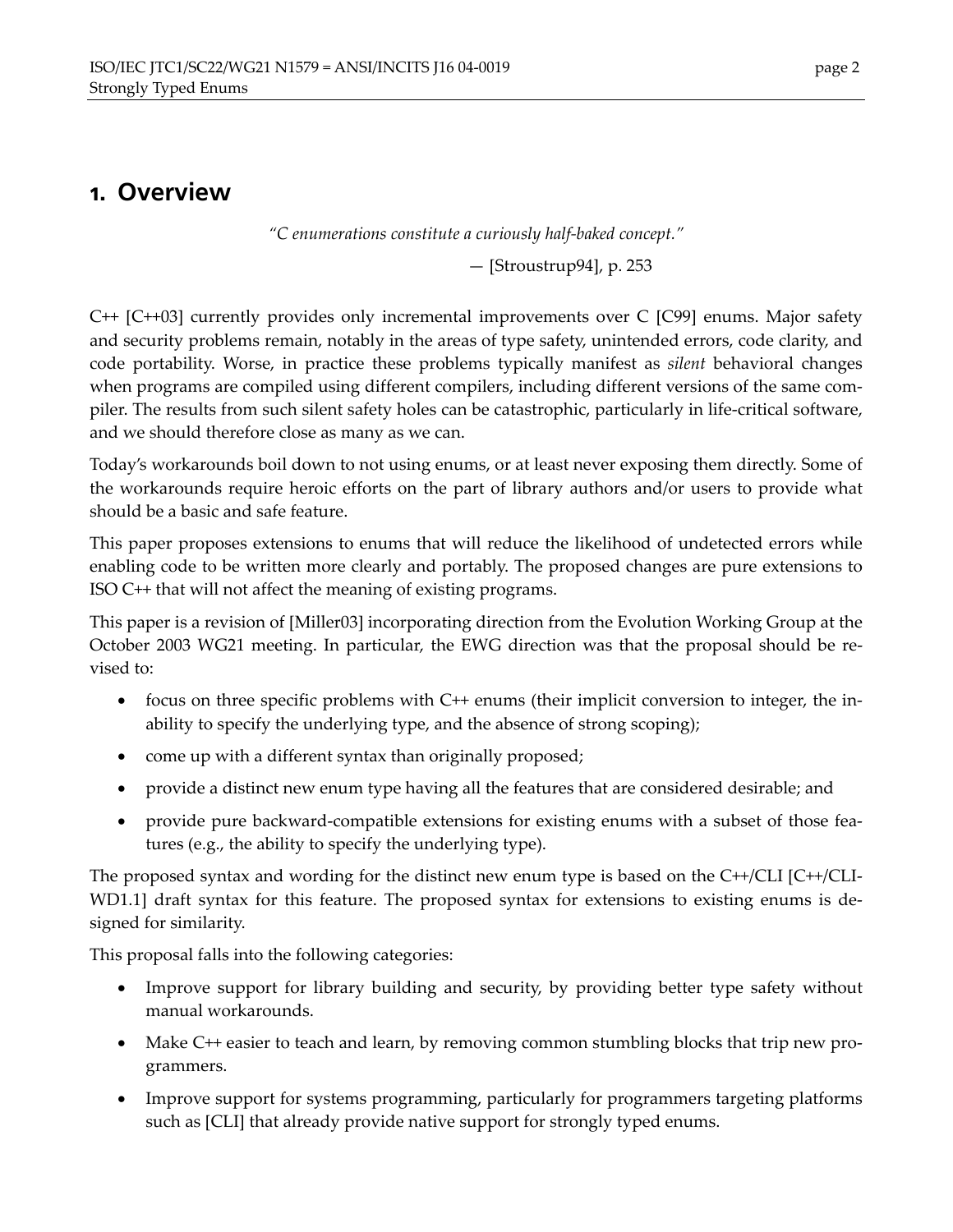• Remove embarrassments. People with a vested interest in promoting other languages love this kind of situation because it lets them buttress claims that  $C++$  is "too hard" and "not typesafe." We should take away the ammunition.

## **2. The Problem, and Current Workarounds**

#### **2.1. Problem 1: Implicit conversion to an integer**

Current C++ enums are not type-safe. They do have some type safety features; in particular, it is not permitted to directly assign from one enumeration type to another, and there is no implicit conversion from an integer value to an enumeration type. But other type safety holes exist notably because "[t]he value of an enumerator or an object of an enumeration type is converted to an integer by integral promotion" ( $[C+103]$  §7.2(8)).

For example:

```
enum Color { ClrRed, ClrOrange, ClrYellow, ClrGreen, ClrBlue, ClrViolet }; 
enum Alert { CndGreen, CndYellow, CndRed }; 
Color c = ClrRed; 
Alert a = CndGreen; 
a = c; // error 
a = ClrYellow; // error 
bool armWeapons = ( a >= ClrYellow ); // ok; oops
```
The current workaround is simply not to use the enum. At minimum, the programmer manually wraps the enum inside a class to get type-safety:

```
class Color { // class simplified for clarity 
  enum Color_ { Red_, Orange_, Yellow_, Green_, Blue_, Violet_ }; 
  Color_ value; 
public: 
  static const Color Red, Orange, Yellow, Green, Blue, Violet; 
 explicit Color( Color& other ) : value( other.value ) { }
  bool operator<( Color const& other ) { return value < other.value; } 
 int toInt() const { return value; }}; 
const Color Color::Red( Color::Red_ ); 
 // etc.
```
*// ... here, repeat all the above scaffolding for Alert ...*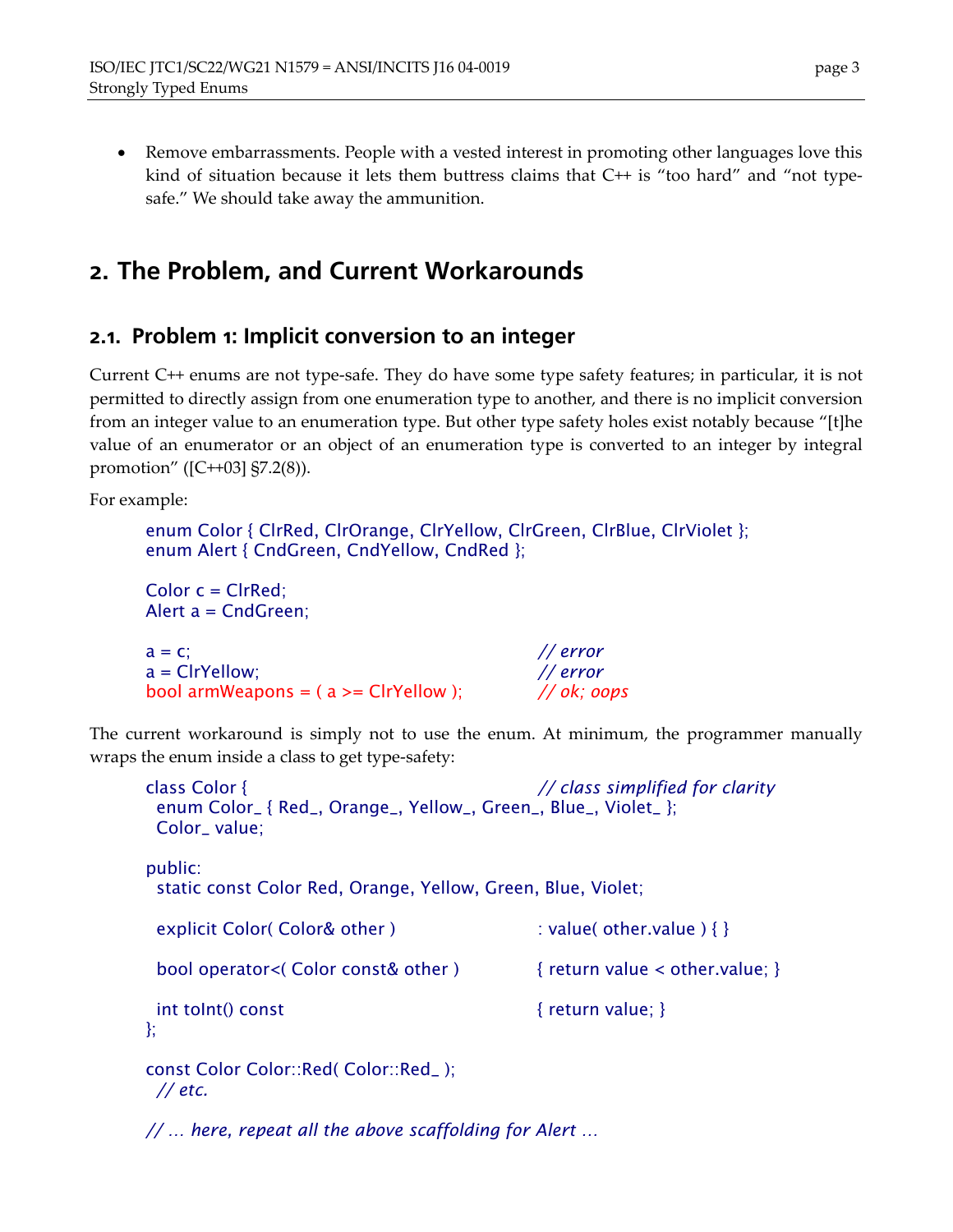Alert a = Alert::Green; bool armWeapons = ( a >= Color::Yellow ); *// error* 

### **2.2. Problem 2: Inability to specify underlying type**

Current C++ enums have an implementation-defined underlying type, and this type cannot be specified explicitly by the programmer. This causes two related problems that merit distinct attention.

#### **2.2.1. Predictable and specifiable space**

It can be necessary to specify definitely how much space will be used by the representation of an enumeration variable, particularly to be able to lay out fields in a struct with the expectation those fields will have the same sizes and layouts across multiple compilers, as in data communications and storage applications. Because current C++ enums allow implementations to take either the minimal space necessary or a larger amount, they cannot be used reliably in such structures.

For example, consider the following subtle portability pitfall:

```
enum Version { Ver1 = 1, Ver2 = 2 };
struct Packet { 
  Version ver; // bad, size can vary by implementation 
 1/ \ldots more data \ldots Version getVersion() const { return ver; } 
};
```
The current workaround is, again, not to use the enum:

```
enum Version { Ver1 = 1, Ver2 = 2 };
struct Packet { 
  unsigned char ver; // works, but requires casting 
 \frac{1}{2} ... more data ...
  Version getVersion() const { return (Version)ver; } 
};
```
#### **2.2.2. Predictable/specifiable type (notably signedness)**

It can be necessary to specify how a value of the enumeration will be treated when used as a number, notably whether it will be signed or unsigned. The difference can affect program correctness, and it should be able to make this portably reliable without requiring heroic effort on the part of the library writer or user.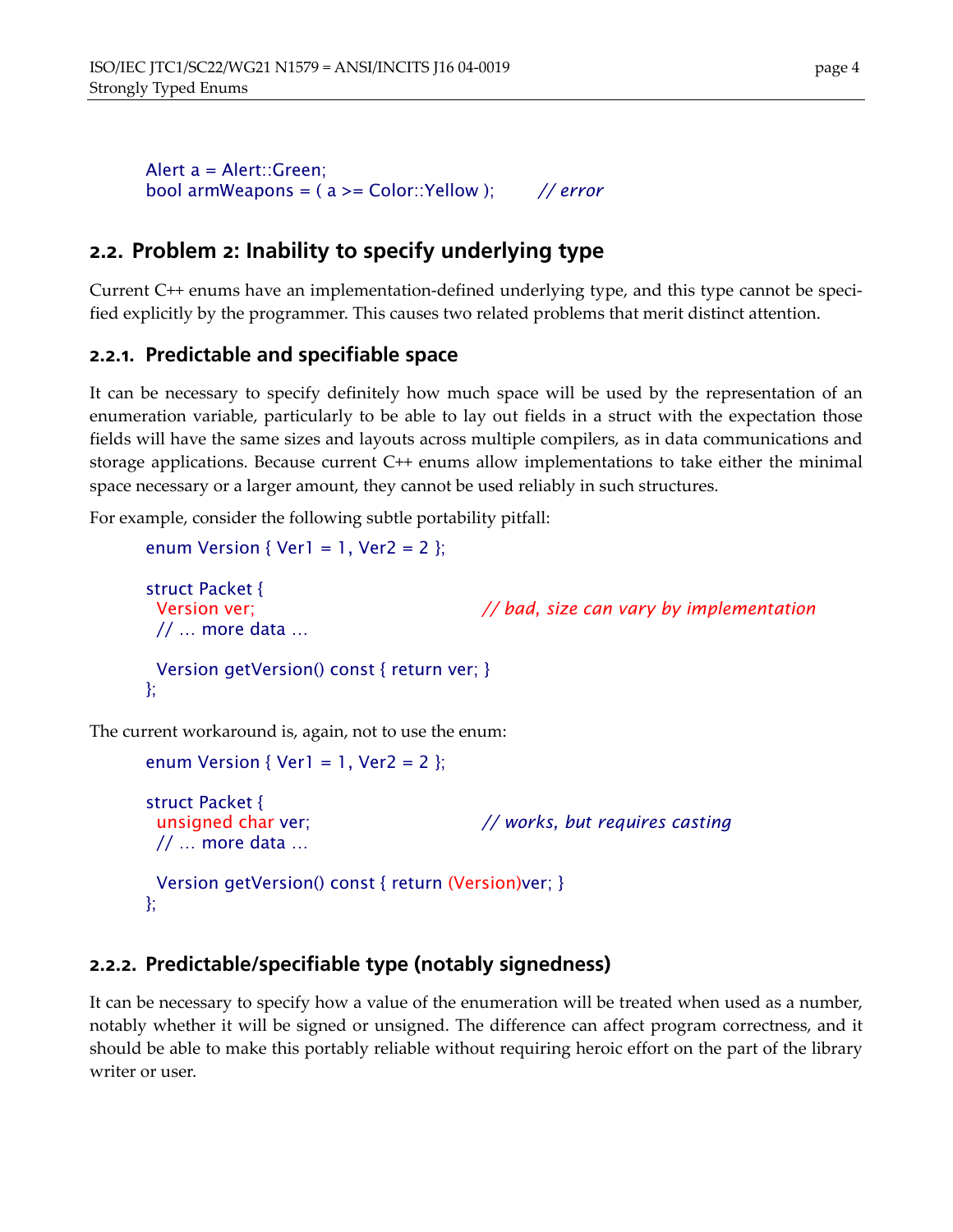For example, consider the behavior of enum E in this code, where the naïve user declared Ebig using a constant ending in a suffix specifying unsignedness and expected the compiler to understand the intent:

```
enum E { E1 = 1, E2 = 2, Ebig = 0xFFFFFFF0U };
int main() { 
  cout << sizeof( E ) << endl; 
  cout << "Ebig = " << Ebig << endl; 
 cout << "E1 ? -1 =\t" << ( E1 < -1 ? "less" : E1 > -1 ? "greater" : "equal" ) << endl;
 cout << "Ebig ? -1 =\t" << ( Ebig < -1 ? "less" : Ebig > -1 ? "greater" : "equal" ) << endl;
}
```
This result of all three tests (the value of Ebig, and E1's and Ebig's comparisons to -1) is actually implementation-defined and thus nonportable. This is counter-intuitive to users.

To illustrate, here is a sampling of the variety of results across compilers on the same Windows XP test platform, all of which report sizeof( E ) to be 4:

| Compiler                          | $Ebig = ?$ | $E1$ ? -1 | Ebig $? -1$ | Warning                                                       |
|-----------------------------------|------------|-----------|-------------|---------------------------------------------------------------|
| Borland 5.5.1                     | $-16$      | greater   | less        | none                                                          |
| Digital Mars 8.38                 | 4294967280 | greater   | greater     | none                                                          |
| Comeau 4.3.3 (EDG 3.3)            | 4294967280 | less      | less        | integer conversion resulted in a change of sign               |
| gcc 2.95.3                        | 4294967280 | less      | less        | comparison between signed and unsigned                        |
| gcc 3.3.2                         | 4294967280 | less      | less        | comparison between signed and unsigned<br>integer expressions |
| Metrowerks CodeWarrior 8.3        | $-16$      | greater   | less        | none                                                          |
| Microsoft Visual $C++6.0$         | $-16$      | greater   | less        | none                                                          |
| Microsoft Visual $C++7.1$         | 4294967280 | less      | less        | none                                                          |
| Microsoft Visual $C++8.0$ (alpha) | $-16$      | greater   | less        | signed/unsigned mismatch                                      |

Note the variance of behaviors across compilers, and from version to version of the same compiler.

It would be better if it were possible to easily write more portable code. Current workarounds require forgoing enums and instead writing class wrappers (as in ß2.1) or explicit casts (as in ß2.2.1).

#### **2.3. Problem 3: Scope**

Current C++ enums are not strongly scoped. In particular:

• It is not legal for two enumerations in the same scope to have enumerators with the same name. For example: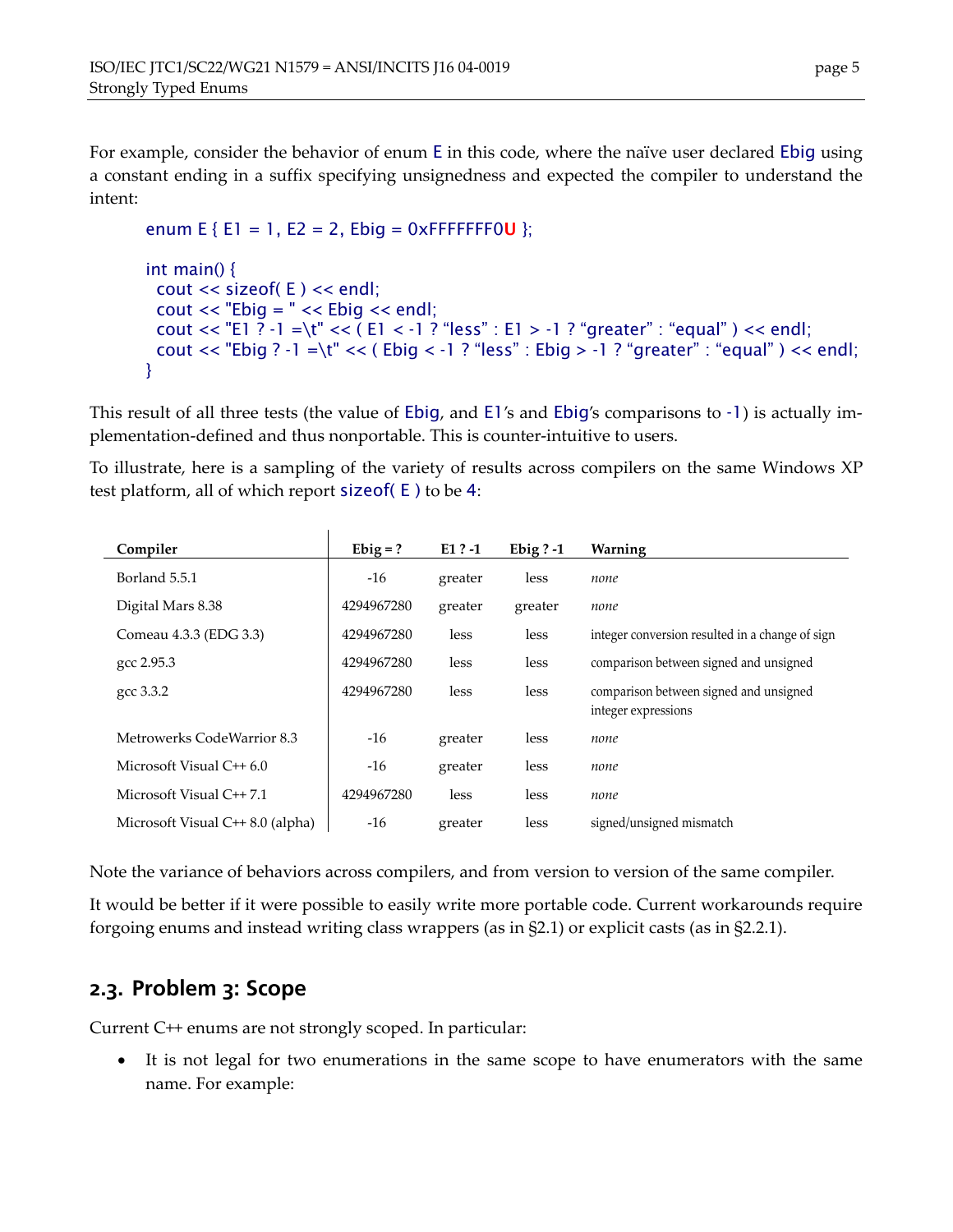```
enum E1 { Red }; 
enum E2 { Red }; // error
```
• More generally, the name of an enumerator exists in the enclosing scope, which causes name conflicts and/or surprising results even when the enumerations are in different scopes. For example:

```
namespace NS1 { 
  enum Color { Red, Orange, Yellow, Green, Blue, Violet }; 
}; 
namespace NS2 { 
  enum Alert { Green, Yellow, Red }; 
}; 
using namespace NS1; 
NS2::Alert a = NS2::Green; 
bool armWeapons = ( a >= Yellow ); // ok; oops
```
The current workaround is not to use the enum and instead write a class wrapper (as in §2.1).

#### **2.4. Problem 4: Incompatible extensions to address these issues**

Implementations already vary widely in practice in some of these areas, as shown in ß2.2.2.

Some implementations already have added incompatible extensions to address some of these problems, which is undesirable. It would be better if the extensions were instead provided consistently and reliably as standardized extensions in ISO C++ itself.

## **3. Proposal**

This proposal is in two parts, following the EWG direction to date:

- provide a distinct new enum type having all the features that are considered desirable; and
- provide pure backward-compatible extensions for existing enums with a subset of those features (e.g., the ability to specify the underlying type).

The proposed syntax and wording for the distinct new enum type is based on the C++/CLI [C++/CLI-WD1.1] draft syntax for this feature. The proposed syntax for extensions to existing enums is designed for similarity.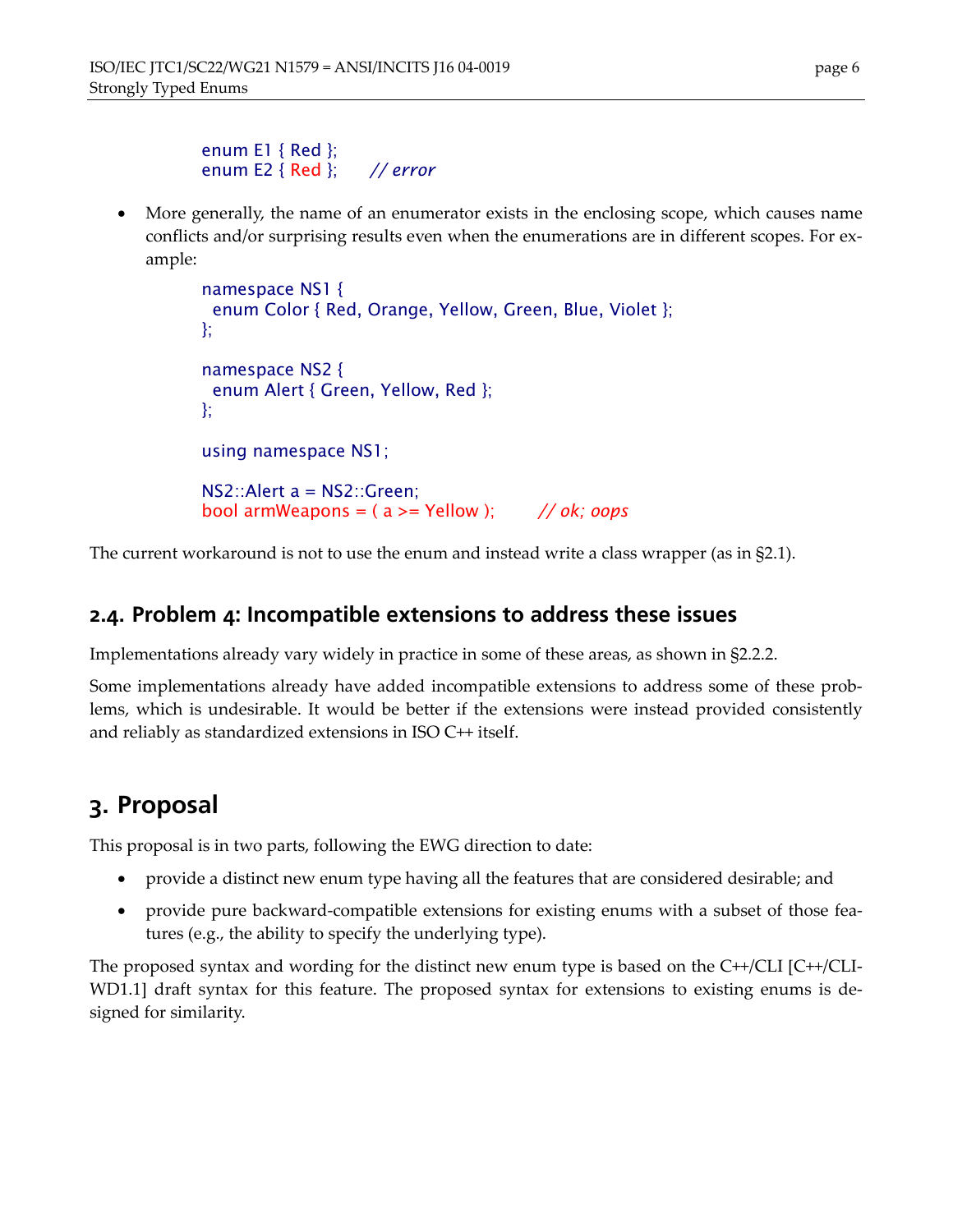### **3.1. Create a new kind of enum that is strongly typed:** enum class

We propose adding a distinct new enum type with the following features:

• *Declaration:* The new enum type is declared using enum class, which does not conflict with existing enums and conveys the strongly-typed and strongly-scoped nature of these enums. The body between the braces is the same as for existing enums. For example:

enum class E { E1, E2, E3 = 100, E4 /\* = 101 \*/ };

• *Conversions:* There is no implicit conversion to or from an integer. For example:

```
enum class E { E1, E2, E3 = 100, E4 /* = 101 */ };
```

```
void f(E e) {
  if( e >= 100 ) // error
\frac{1}{2}}
```
• *Underlying type:* The underlying type is always well-specified. The default is int, and can be explicitly specified by the programmer by writing : *type* following the enumeration name, where the underlying type *type* may be any integer or floating point types except wchar<sub>-t</sub>, and the enumeration and all enumerators have the specified type. This underlying type specifier is not required on forward declarations. For example:

```
enum class E : unsigned long {E1 = 1, E2 = 2, Ebig = 0 \times FFFFFF0U };
```
• *Scoping:* Like a class, the new enum type introduces its own scope. The names of enumerators are in the enumís scope, and are not injected into the enclosing scope. For example:

enum class E { E1, E2, E3 = 100, E4 /\* = 101 \*/ };

```
E e1 = E1; // error
E e2 = E::E2; // ok
```
The following example, demonstrate how the removal of the implicit conversion and the addition of strong scoping help solve the problems described in ß2.1 and ß2.3:

// no need to prefix the enumerators with "Clr" and "Cnd" *// because they are not in the same scope*  enum class Color { Red, Orange, Yellow, Green, Blue, Violet }; enum class Alert { Green, Yellow, Red }; Color c = Color::Red; *// explicit qualification is required* Alert a = Color::Green; bool armWeapons = ( a >= Color::Yellow ); *// error*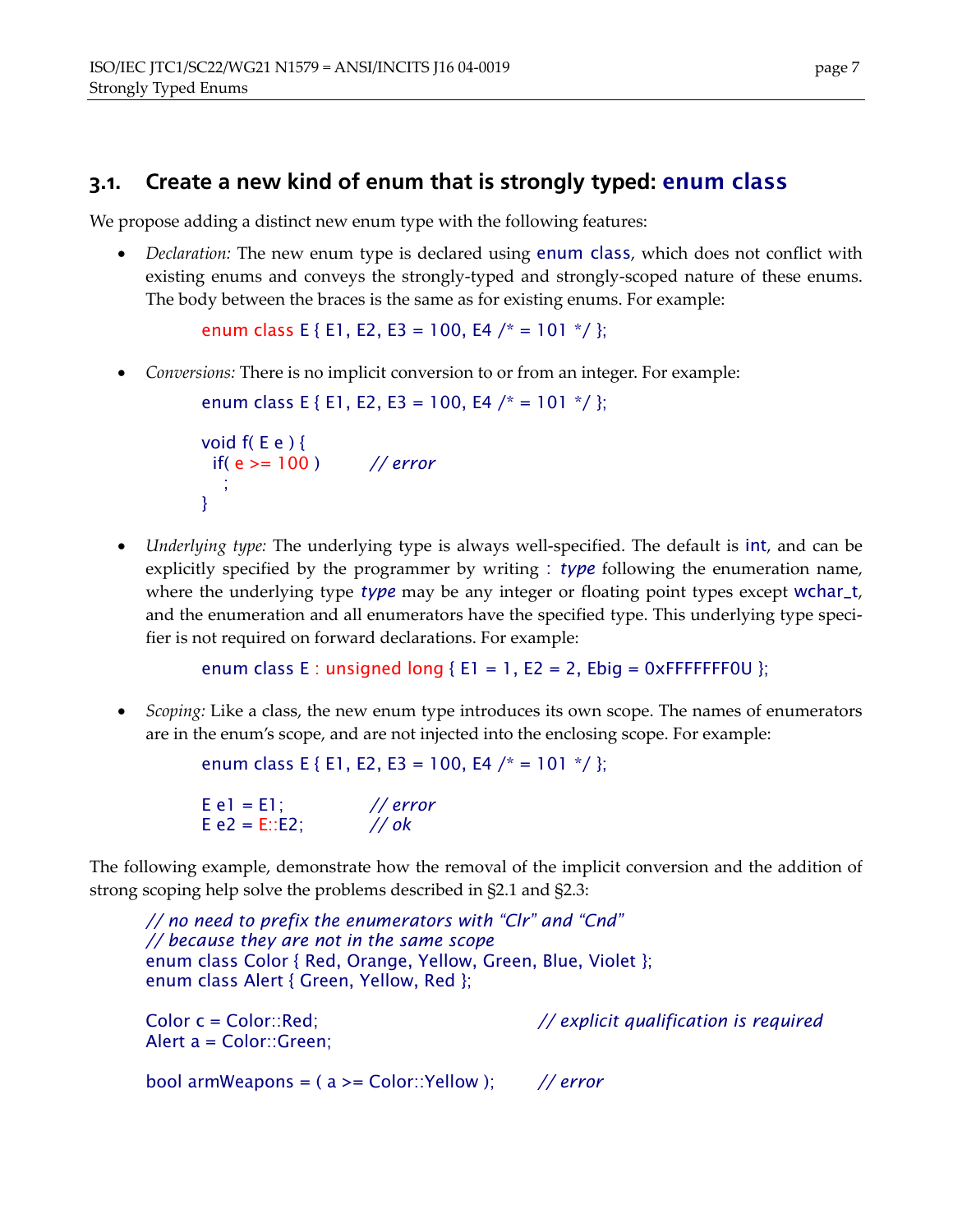The following example demonstrates how the specification of underlying type helps solve the problem described in ß2.2:

```
enum class Version : UINT8 { Ver1 = 1, Ver2 = 2 };
struct Packet { 
  Version ver; // ok, portable (for suitable definitions of UINT8)
 \frac{1}{2} ... more data ...
  Version getVersion() const { return ver; } 
};
```
#### **3.2. Extend existing enums: Underlying type and explicit scoping**

We propose extending existing enums with a subset of the features listed in §3.1:

• *Underlying type:* The underlying type may be specified. The default is to follow the existing implementation-defined rules, otherwise the underlying type can be explicitly specified by the programmer by writing : *type* following the enumeration name, where the underlying type *type* may be any integer or floating point types except wchar\_t, and the enumeration and all enumerators have the specified type. For example:

enum E : unsigned long { $E1 = 1$ ,  $E2 = 2$ ,  $Ebig = 0 \times FFFFFF0U$  };

• *Scoping:* Existing enums now introduce their own scopes. The names of enumerators are in the enumís scope, and they are also injected into the enclosing scope. This design achieves two goals: a) to preserve backward compatibility so that the meaning of existing programs is unchanged; and b) to enable programmers to write enum-agnostic code that operates on both kinds of enums, because enumerators may be (redundantly) referred to by explicit scope qualification using the enum name. For example:

```
enum E { E1, E2, E3 = 100, E4 /* = 101 */ };
```
 $E$  e1 = E1; // *ok* E e2 = E::E2; *// ok* 

The following example demonstrates how the specification of underlying type helps solve the problem described in ß2.2:

```
enum Version : UINT8 { Ver1 = 1, Ver2 = 2 }; 
struct Packet { 
  Version ver; // ok, portable (for suitable definitions of UINT8)
 // ... more data ... Version getVersion() const { return ver; } 
};
```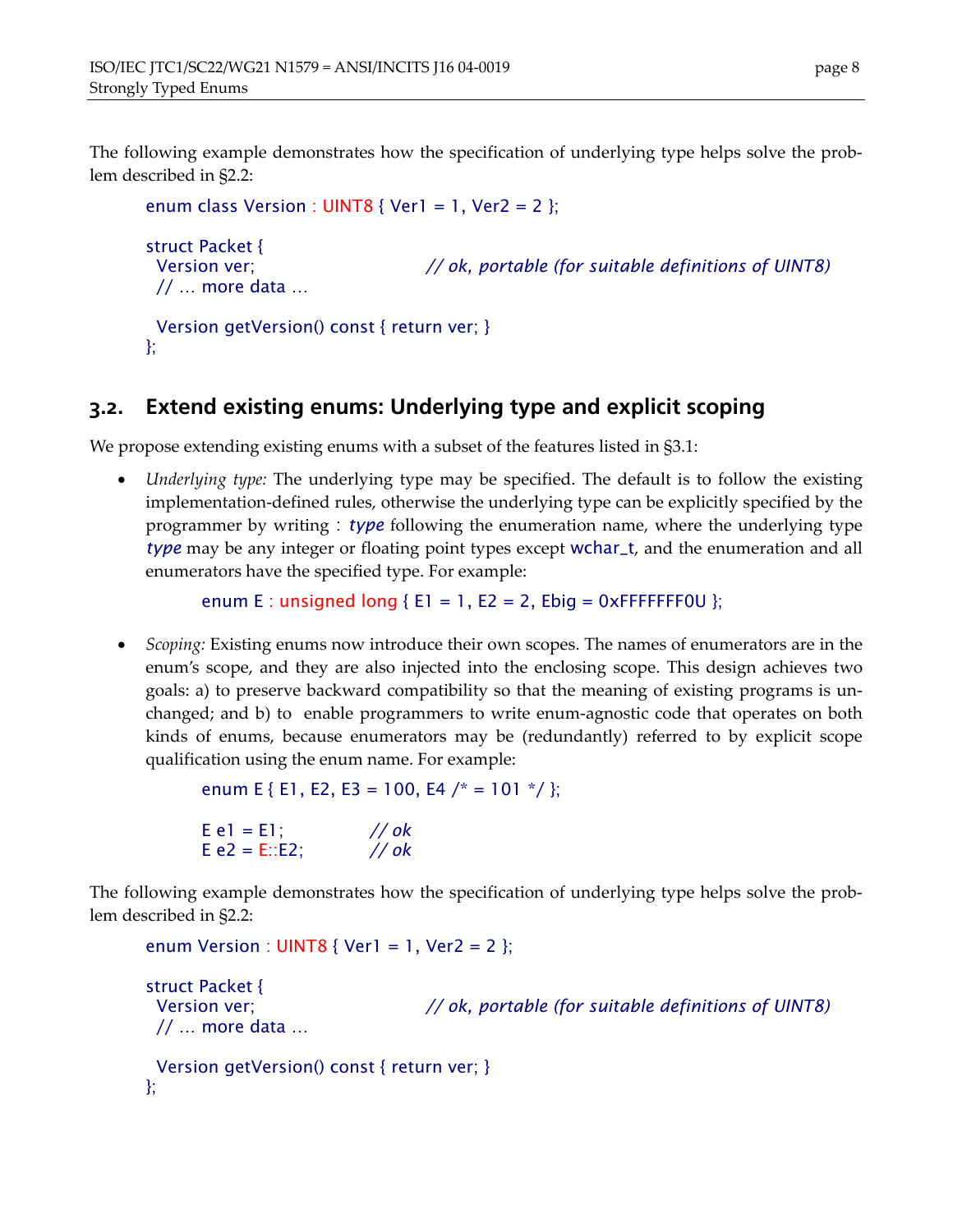### **3.3. One more extension to existing enums: No implicit conversions**

There is one other extension to existing enums which deserves separate consideration because it is the only area where the same feature is exposed using different syntax for existing and the proposed new enums (it is implicit for enum class enums):

• *Conversions:* By default there is still an implicit conversion to an integer. By specifying the keyword explicit, the implicit conversion to integer is disabled. For example:

```
explicit enum class E { E1, E2, E3 = 100, E4 /* = 101 */ };
void f(E e) {
  if( e >= 100 ) // error
\frac{1}{2}}
```
The primary argument in favor of extending existing enums with an optional explicit is that it can encourage adoption of this safety feature in two common scenarios. Note in particular that many lifecritical systems fall into one or both of these categories:

• *Code bases that are required to be compatible with multiple compilers, including older compilers.* This extension enables such backward compatibility, for example by code such as the following which can be controlled using a compiler command line macro setting, an easy practice during standardized, multi-platform builds:

```
#if( compiler_supports_explicit_enums ) 
  #define explicit_enum explicit enum 
#else 
  #define explicit_enum enum 
#endif 
explicit_enum E { E1, E2, E3 = 100, E4 /* = 101 */ };
```
• *Stabilized code bases that are not open to routine maintenance.* In these cases, even a small change to the code base commonly requires management approval.

This extension would enable a developer to assert to management that the impact is a purely oneword change that can only expose bugs; that is, the argument would be that all that is needed is to make a one-word change to an existing enum declaration and that there will be no other effect on the existing code base except that dubious uses, which will often be bugs, will turn into compiler errors.

The same effect cannot (easily) be achieved by converting existing enums to enum classes, which also enforce strong scoping and so will affect other code besides code that relies on the implicit conversion. The closest approximation might be to convert the existing enum to an enum class accompanied by adding one constant variable for each enumerator having the same name as the enumerator, so that existing code that relies on the name being available will find the constant now that the enumerator is not in the enclosing scope. This is not very maintainable because of the duplication of enumerators with constants and having to change the two in sync, but it could be an acceptable and automatable solution for a one-time lint-like check of the code to expose the places where it relies on the implicit conversion.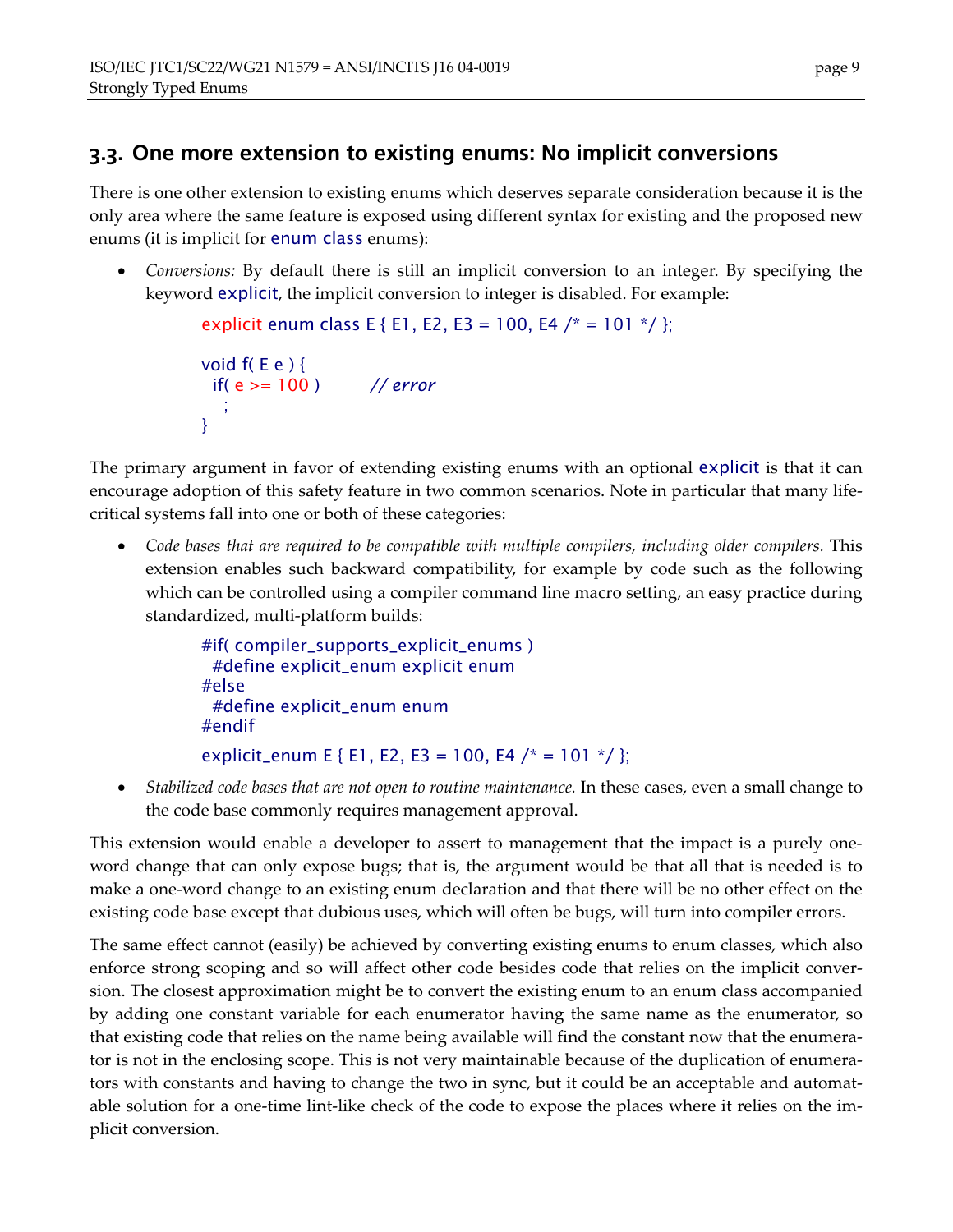It could be argued that this is just one of dozens or hundreds of places where we have unspecified behavior in the standard. We separate this point so that it can be decided separately from the main proposal whether migrating this one case by itself justifies adding a single-purpose extension to the language.

The proposed wording includes this explicit feature. To remove this feature from the proposed wording requires only removing "explicit<sub>opt</sub>" from the *enum-class-key* production (two places).

## **4. Interactions and Implementability**

#### **4.1. Interactions**

Particularly in the Conversions clause, references to enumerations need to reflect that only nonexplicit enumerations have an implicit conversion to an integral type.

The standard allows enumerations and enumerators in places where integral and/or integral constant expressions are allowed or required (e.g., in switch statements). Since this does not apply to enumerations that have a floating point underlying type, these places need to be updated to refer to *integer* enumerations (or equivalently *integral* enumerations), enumerations having an integral underlying type.

Generally, places that refer to "integer/integral or enumeration type" need to be updated to "integer/integral or *integer/integral* enumeration type." Places that refer to "arithmetic or enumeration type" need no change.

By design, there are no effects on legacy code.

#### **4.2. Implementability**

There are no known or anticipated difficulties in implementing these features. These features have been implemented in Microsoft Visual C++ 8.0 (alpha).

## **5. Proposed Wording**

In this section, where changes are either specified by presenting changes to existing wording, strikethrough text refers to existing text that is to be deleted, and underscored text refers to new text that is to be added.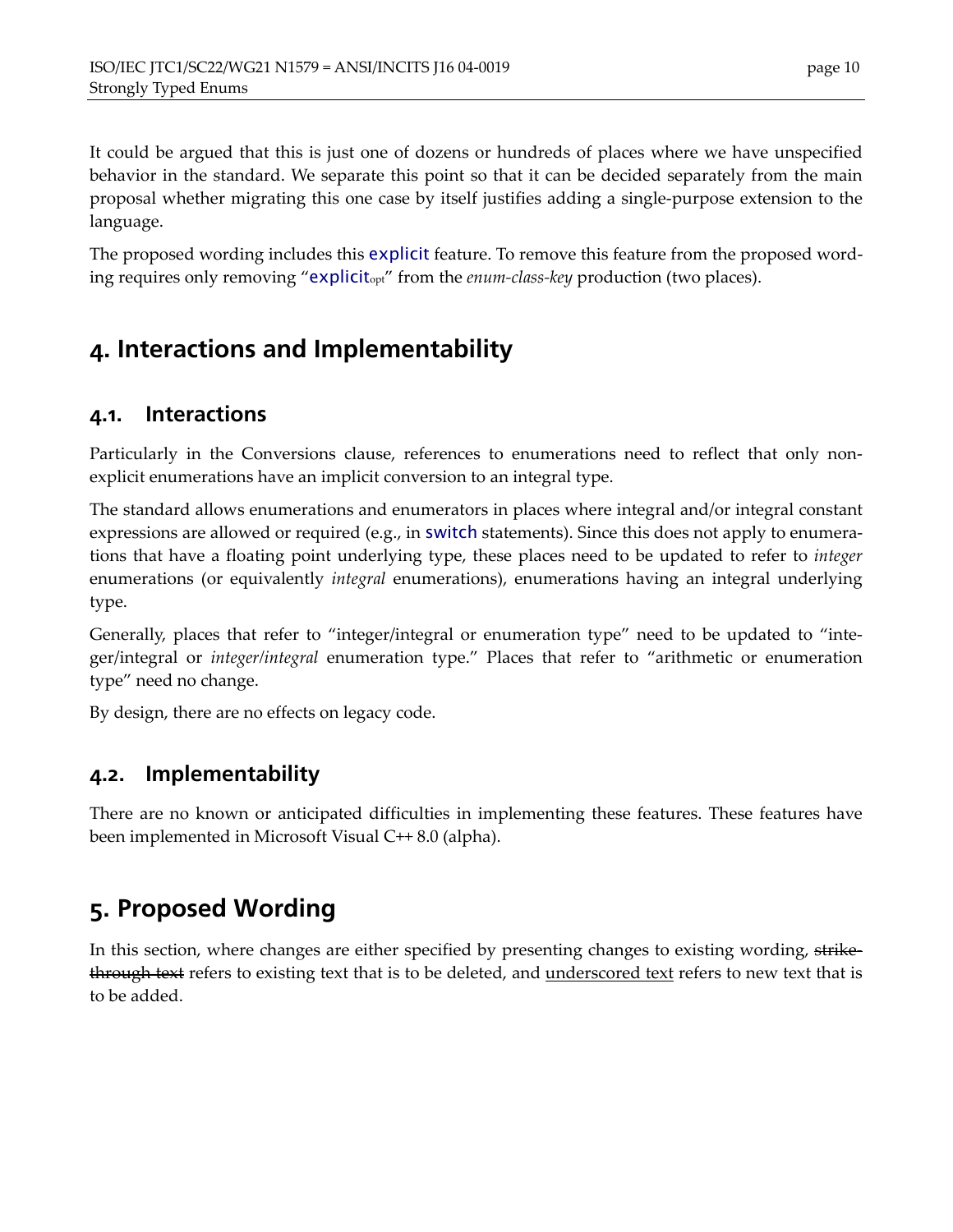### **5.1. Main change: Updating [dcl.enum] and the Annex A grammar**

In ßA.6, change the production for *enum-specifier* as follows:

*enum-specifier:* 

enum *enum-class-key identifieropt enum-baseopt* { *enumerator-listopt* }

*enum-class-key:*

explicit*opt* enum enum class enum struct

*enum-base:*

: *simple-type-specifier*

Change ß7.2 as follows. Existing footnotes are unchanged, and some existing references to grammar elements have been italicized for consistency (these changes to italics only are unmarked):

#### **7.2 Enumeration declarations [dcl.enum]**

1 An enumeration is a distinct type (3.9.1) with named constants. Its name becomes an *enumname*, within its scope.

> *enum-name: identifier enum-specifier:*

enum *enum-class-key identifieropt enum-baseopt* { *enumerator-listopt* }

*enum-class-key:*

explicit*opt* enum enum class enum struct

*enum-base:*

: *simple-type-specifier*

*enumerator-list:* 

*enumerator-definition enumerator-list* , *enumerator-definition* 

```
enumerator-definition: 
        enumerator 
        enumerator = constant-expression
```
*enumerator:* 

*identifier* 

An enumeration type declared with an *enum-class-key* of only **enum** is a *POE* ("plain old enumî), and its *enumerator*s are *POE enumerators*. The *simple-type-specifier* of an *enum-base* shall be a fundamental type that is not void or wchar\_t. The identifiers in an *enumerator-list* are de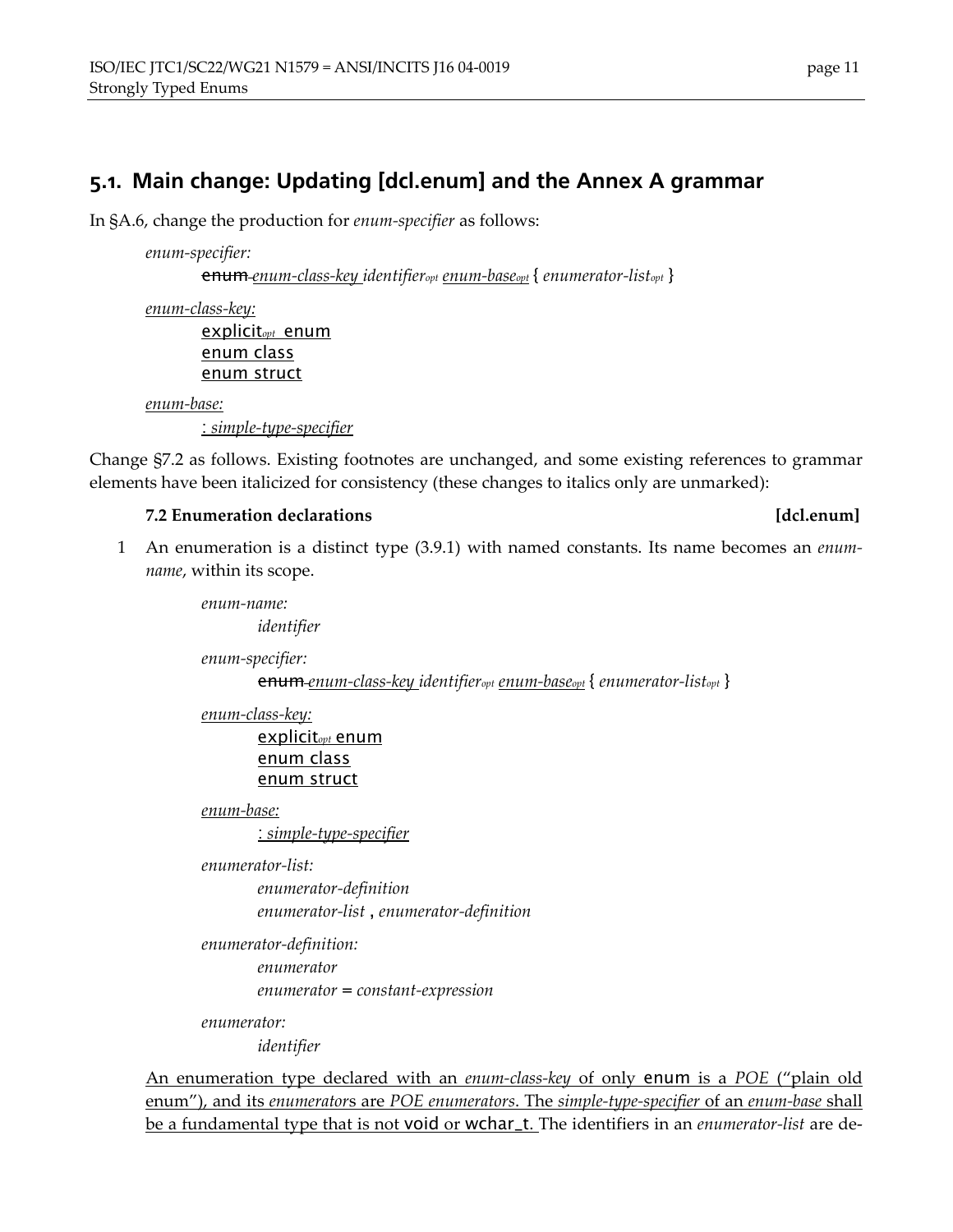clared as constants, and can appear wherever constants are required. An *enumerator-definition* with = gives the associated *enumerator* the value indicated by the *constant-expression*. The *constant-expression* shall be of integral, floating point, or enumeration type. If the first *enumerator* has no *initializer*, the value of the corresponding constant is zero. An *enumerator-definition* without an *initializer* gives the *enumerator* the value obtained by increasing the value of the previous *enumerator* by one.

2 [*Example:*

enum {  $a, b, c=0$  }; enum { d, e, f=e+2 };

defines  $a$ ,  $c$ , and  $d$  to be zero,  $b$  and  $e$  to be 1, and  $f$  to be 3. *<u>end example</u>*]

3 The point of declaration for an *enumerator* is immediately after its *enumerator-definition*. [*Example:*

> const int  $x = 12$ ; { enum {  $x = x$  }; }

Here, the *enumerator* **x** is initialized with the value of the constant **x**, namely 12. <u>—end example</u>]

- 4 Each enumeration defines a type that is different from all other types. Each enumeration also has an *underlying type*; the value of **sizeof**() applied to an enumeration type, an object of enumeration type, or an *enumerator*, is the value of sizeof() applied to the underlying type. The underlying type can be explicitly declared using *enum-base*; if not explicitly declared, the underlying type of a non-POE enumeration type defaults to int. The type of the enumeration has the same representation (including size, bit layout, and alignment requirements) as the underlying type. Following the closing brace of an *enum-specifier*, each *enumerator* has the type of its enumeration. Prior to the closing brace, if the enumeration is a non-POE type or the underlying type is specified, then the type of each *enumerator* is that of the underlying type; otherwise, the type of each *enumerator* is the type of its initializing value.:
	- If an initializer is specified for an *enumerator*, the initializing value has the same type as the expression.
	- If no initializer is specified for the first *enumerator*, the type is-initializing value has an unspecified integral type.
	- Otherwise the type of the initializing value is the same as the type of the initializing value of the preceding *enumerator* unless the incremented value is not representable in that type, in which case the type is an unspecified integral type sufficient to contain the incremented value.

An *integer enumeration* (or *POE*) *type* or *integral enumeration* (or *POE*) *type* is an enumeration (or POE) type having an integral underlying type. A *floating point enumeration* (or *POE*) *type* is an enumeration (or POE) type having a floating point underlying type.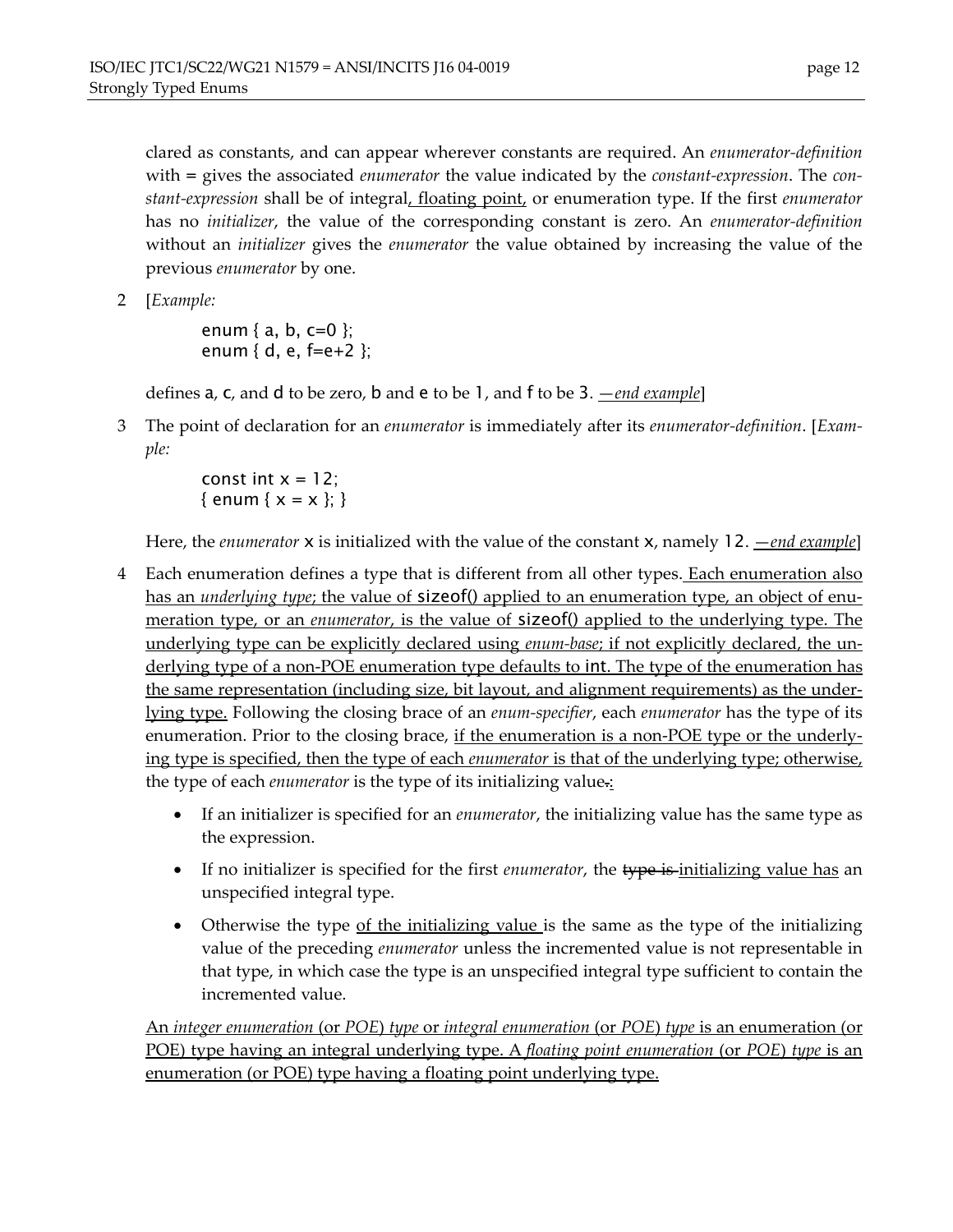- 5 For a POE type whose underlying type is not explicitly specified, the underlying type The *underlying type* of an enumeration is a floating point type that can represent all the floating point *enumerator* values defined in the enumeration (if any of the *enumerator* values are floating point values) or otherwise an integral type that can represent all the *enumerator* values defined in the enumeration. It is implementation-defined which integral type is used as the underlying type for an enumeration except that if the underlying type is a floating point type then the underlying shall not be larger than float unless the values of a floating point *enumerator* cannot fit in or be exactly represented by a float, and if the underlying type is an integral type then the underlying type shall not be larger than int unless the value of an *enumerator* cannot fit in an int or unsigned int. If the *enumerator-list* is empty, the underlying type is as if the enumeration had a single *enumerator* with value 0. The value of sizeof() applied to an enumeration type, an object of enumeration type, or an *enumerator*, is the value of sizeof() applied to the underlying type.
- 6 If the *enum-base* is specified, then the values of the enumeration are the values of the underlying type specified in the *enum-base*. Otherwise, fFor an enumeration where *emin* is the smallest *enumerator* and *emax* is the largest, the values of the enumeration are the values of the underlying type in the range *bmin* to *bmax*, where *bmin* and *bmax* are, respectively, the smallest and largest values of the smallest bit-field that can store *emin* and *emax*.81) It is possible to define an enumeration that has values not defined by any of its *enumerator*s.
- 7 Two enumeration types are layout-compatible if they have the same *underlying type*.
- 8 The value of an *enumerator* or an object of an POE enumeration type is converted to an integer by integral promotion (4.5). [*Example:*

enum color { red, yellow, green=20, blue };  $color col = red;$  $color*{red}{color}$  color<sup>\*</sup>  $cp = & col;$ if (\*cp == blue)  $// ...$ 

makes color a type describing various colors, and then declares col as an object of that type, and cp as a pointer to an object of that type. The possible values of an object of type color are red, yellow, green, blue; these values can be converted to the integral values 0, 1, 20, and 21. Since enumerations are distinct types, objects of type color can be assigned only values of type color.

| color $c = 1$ ;   | $\frac{1}{\ell}$ error: type mismatch,<br>$\frac{1}{10}$ no conversion from int to color |
|-------------------|------------------------------------------------------------------------------------------|
| $int i =$ yellow; | // OK: yellow converted to integral value 1<br>// integral promotion                     |

ó*end example*]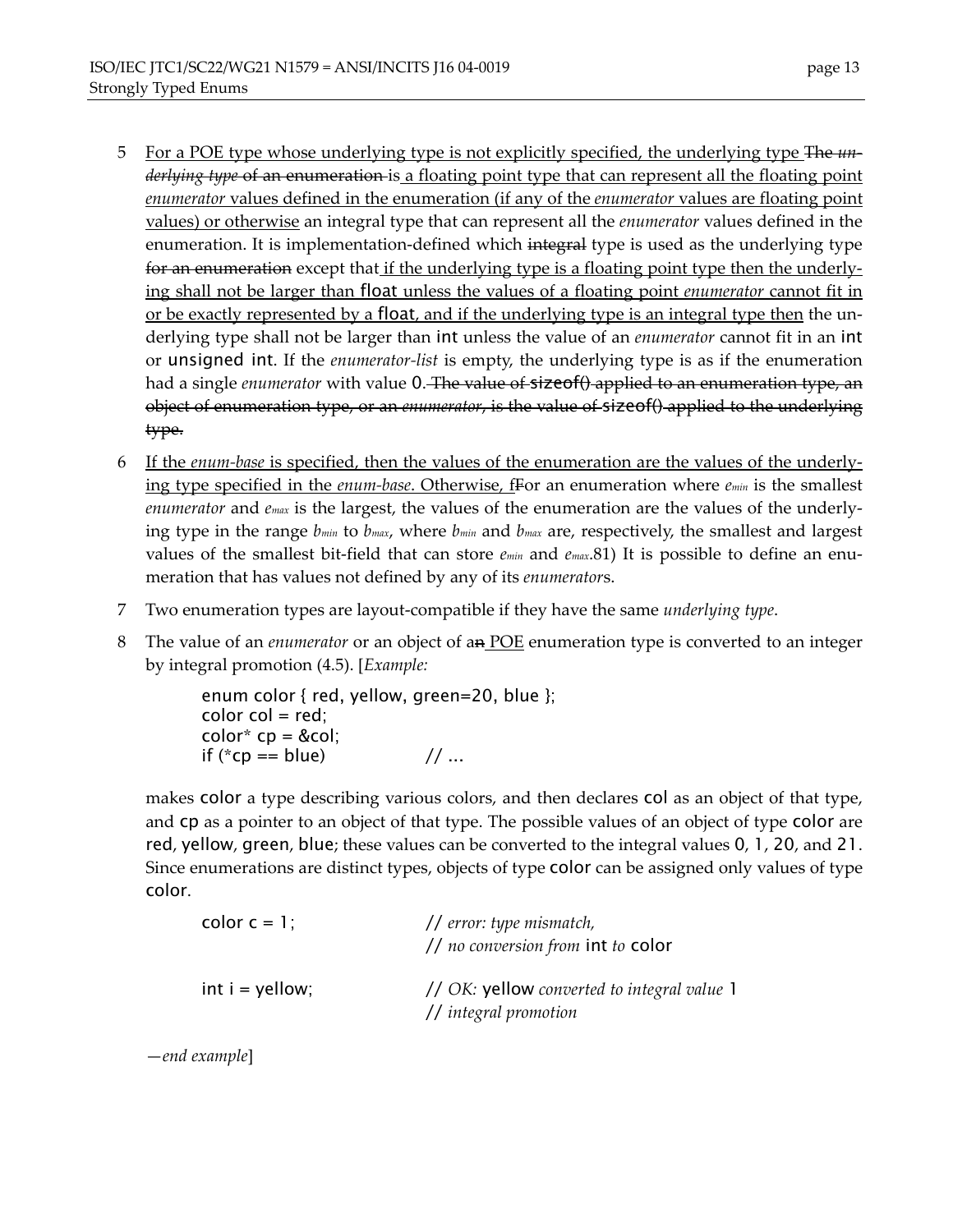- 9 An expression of arithmetic or enumeration type can be converted to an enumeration type explicitly. The value is unchanged if it is in the range of enumeration values of the enumeration type; otherwise the resulting enumeration value is unspecified.
- 10 The *enum-name* and each *enumerator* declared by an *enum-specifier* is declared in the scope that immediately contains the *enum-specifier*. Each *enumerator* is declared at the end its *enumeratordefinition* in the scope of its *enum-specifier*, and can be used anywhere without access restriction. If its *enum-specifier* is a POE type, each enumerator is additionally inserted into the scope that immediately contains the *enum-specifier*. These names obey the scope rules defined for all names in (3.3) and (3.4). [*Example:*

```
enum direction { left='l', right='r' };
void g()
{
      direction d; // OK
      d = left; // OK
      d = direction::right; // OK
       // ...
}
```
ó*end example*]

An *enumerator* declared in class scope can be referred to using the class member access operators (::, . (dot) and -> (arrow)), see 5.2.5. [*Example:* 

```
class X { 
public: 
       enum direction { left='l', right='r' };
        int f(int i) 
               { return i==left ? 0 : i==right ? 1 : 2; } 
}; 
void g(X^* p){ 
        direction d; // error: direction not in scope
        int i; 
        i = p->f(left); // error: left not in scope
       i = p \rightarrow f(X::right); // OK
       i = p > f(p > left); // OK
        // ... 
}
```
ó*end example*]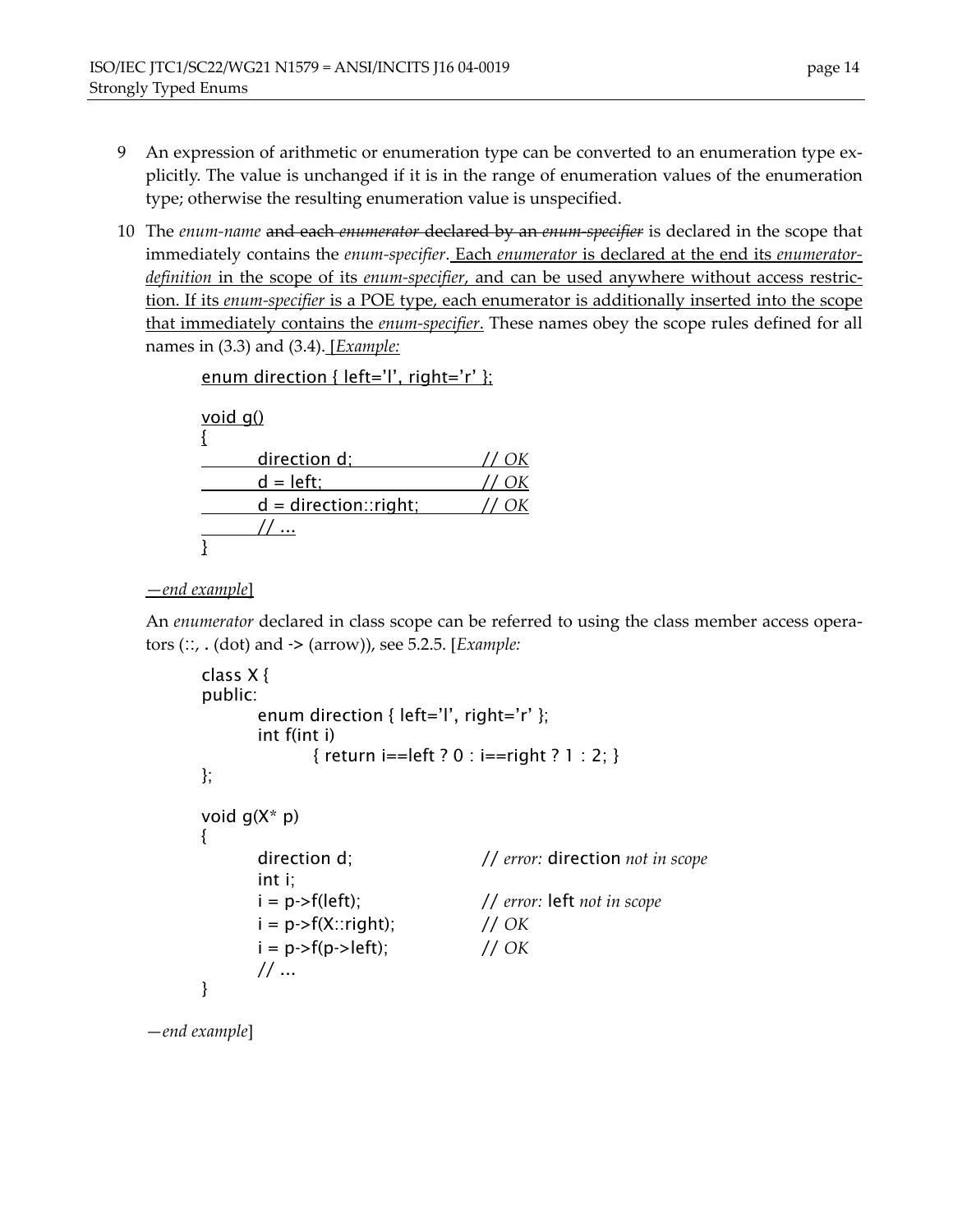### **5.2. Other core changes**

Change ß4.5(2) as follows:

An rvalue of type wchar\_t  $(3.9.1)$  or an integral POE-enumeration type  $(7.2)$  can be converted to an rvalue of the first of the following types that can represent all the values of its underlying type: int, unsigned int, long, or unsigned long.

In ß4.6, after paragraph 1 insert the following new paragraph:

An rvalue of floating point POE type (7.2) can be converted to an rvalue of the first of the following types that can represent all the values of its underlying type: float, double, or long double.

In  $\S4.7(1)$ , change "enumeration type" to "integral POE type".

In §4.9(1), change "floating point type" to "floating point or floating point POE type".

In  $\S4.9(2)$ , change "enumeration type" to "integer POE type".

In  $\S4.12(1)$  and  $\S5(9)$ , change "enumeration type" to "POE type".

In §5(9) footnote 54, change "enumerated type" to "POE type".

In  $\S$ 5.2.2(7), change "or a floating point type that is subject to the floating point promotion" to "or a floating point or floating point POE type that is subject to the floating point promotion".

Change ß5.2.9(7) as follows:

A value of integral, floating point or enumeration type can be explicitly converted to an enumeration type. The value is unchanged if the original value is within the range of the enumeration values and representable by the enumeration's underlying type (7.2). Otherwise, the resulting enumeration value is unspecified.

In  $\S5.2.10(5)$  and  $\S5.3.1(9)$ , change "enumeration type" to "integral enumeration type".

In  $\S5.3.4(6)$ , change "non-negative value" to "non-negative integral value".

In  $\S5.6(2)$ ,  $\S5.7(1)$ ,  $\S5.7(2)$  and  $\S5.8(1)$ , change "enumeration type" to "integral enumeration type".

In  $\S5.11(1)$ ,  $\S5.12(1)$ ,  $\S5.13(1)$  and  $\S5.19(1)$  (six places), change "integral or enumeration" to "integral or integral enumeration".

In  $\S5.19(1)$ , change "enumerators" to "integral enumerators".

In §6.4(4) (two places), change "integral or enumeration" to "integral or integral enumeration".

In  $\S6.4.2(2)$  (two places) and  $\S7.1.5.1(2)$ , change "enumeration type" to "integral enumeration type".

In ß7.1.5.3 and ßA.6, change the production of *elaborated-type-specifier* as follows (note that this also fixes several occurrences of keywords that were not put in code font):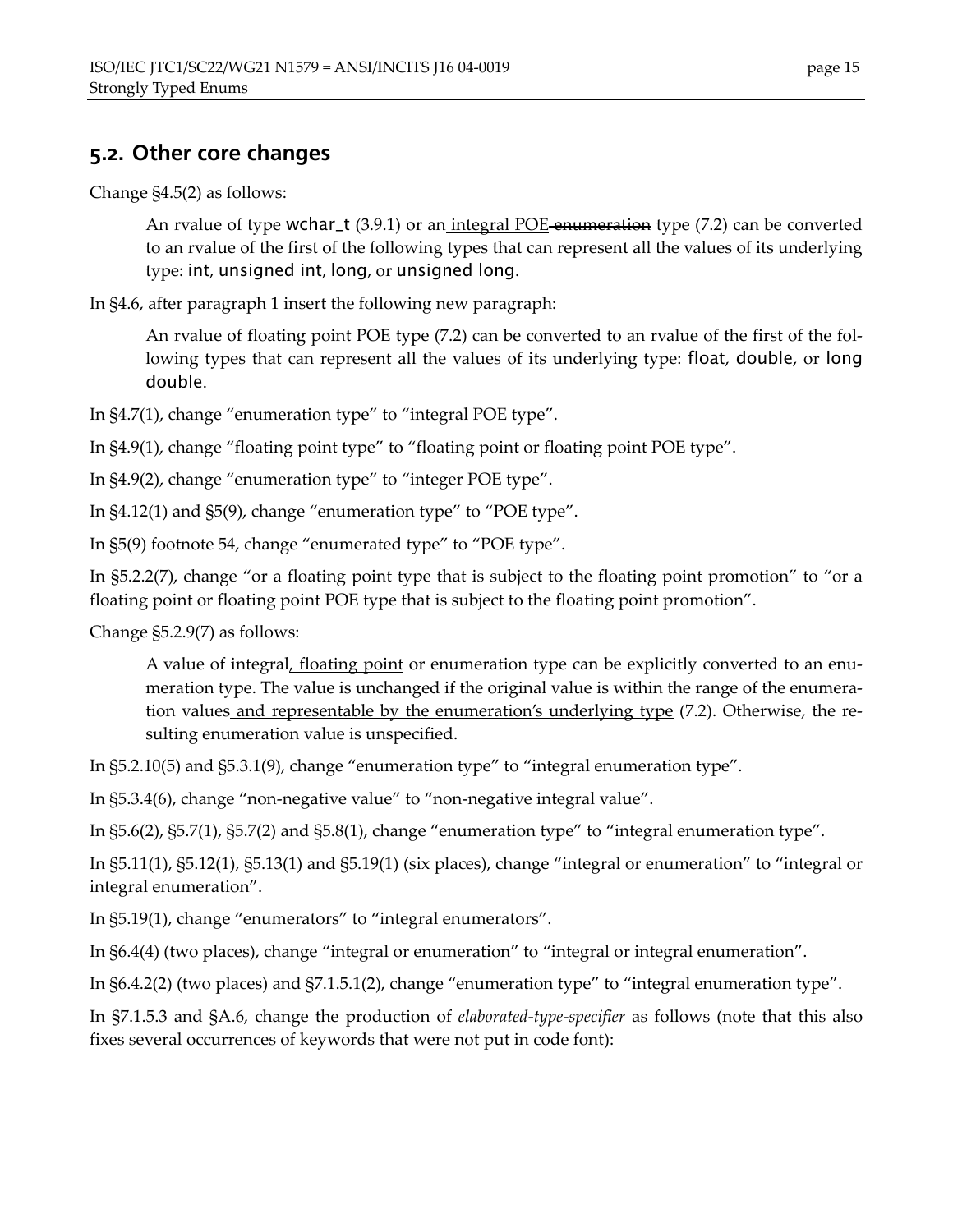*elaborated-type-specifier:* 

*class-key* ::*opt nested-name-specifieropt identifier class-key* ::*opt nested-name-specifieropt templateopt template-id*  enum*enum-class-key* ::*opt nested-name-specifieropt identifier typename*typename ::*opt nested-name-specifier identifier typename*typename ::*opt nested-name-specifier template*template *opt template-id* 

In §7.1.5.3(3) (two places), change "enum keyword" to "enum-class-key".

In §9.1(2), change "enumerator" to "POE enumerator".

In §9.2(1), change "enumerators" to "POE enumerators", and change "enumeration" to "integral enumeration".

In  $\S 9.2(4)$ , change "enumeration" to "integral enumeration".

In  $\S9.2(13)$ , change "an enumerated type" to "a POE type".

In  $\S9.3.1(2)$ , change "an enumerator" to "a POE enumerator".

In §9.4(3), change "enumerator" to "POE enumerator".

In  $\S9.4.2(4)$  and  $\S9.6(3)$ , change "enumeration" to "integral enumeration".

In  $\S9.7(1)$  and  $\S9.8(1)$ , change "enumerators" to "POE enumerators".

In  $$10.2(5)$ , change "an enumerator" to "a POE enumerator".

In  $$13.6(2)$ , change "enumeration" to "POE".

In  $\S14(5)$ , change "enumerator" to "POE enumerator".

In  $$14.1(4)$ ,  $$14.3.2(1)$ ,  $$14.3.2(5)$ ,  $$14.4(1)$ , and  $$14.6.2.3(2)$ , change "enumeration" to "integral enumeration".

#### **5.3. Recommended library changes**

In ß18.2.1.3, change the declaration of float\_round\_style to add the *enum-base* : signed char .

In ß18.2.1.4, change the declaration of float\_denorm\_style to add the *enum-base* : signed char .

In ß22.2.1, change the declaration of ctype\_base to add the *enum-base* : unsigned char .

In ß22.2.1.5, change the declaration of codecvt\_base to add the *enum-base* : unsigned char .

In ß22.2.5.1, change the declaration of time\_base to add the *enum-base* : unsigned char .

In ß22.2.6.3, change the declaration of money\_base::part to add the *enum-base* : unsigned char .

In ß27.4.2, change the declaration of ios\_base::event to add the *enum-base* : unsigned char .

In §27.4.2(1), change "an enumerated type, seekdir" to "an enumerated type with underlying type unsigned char, seekdir".